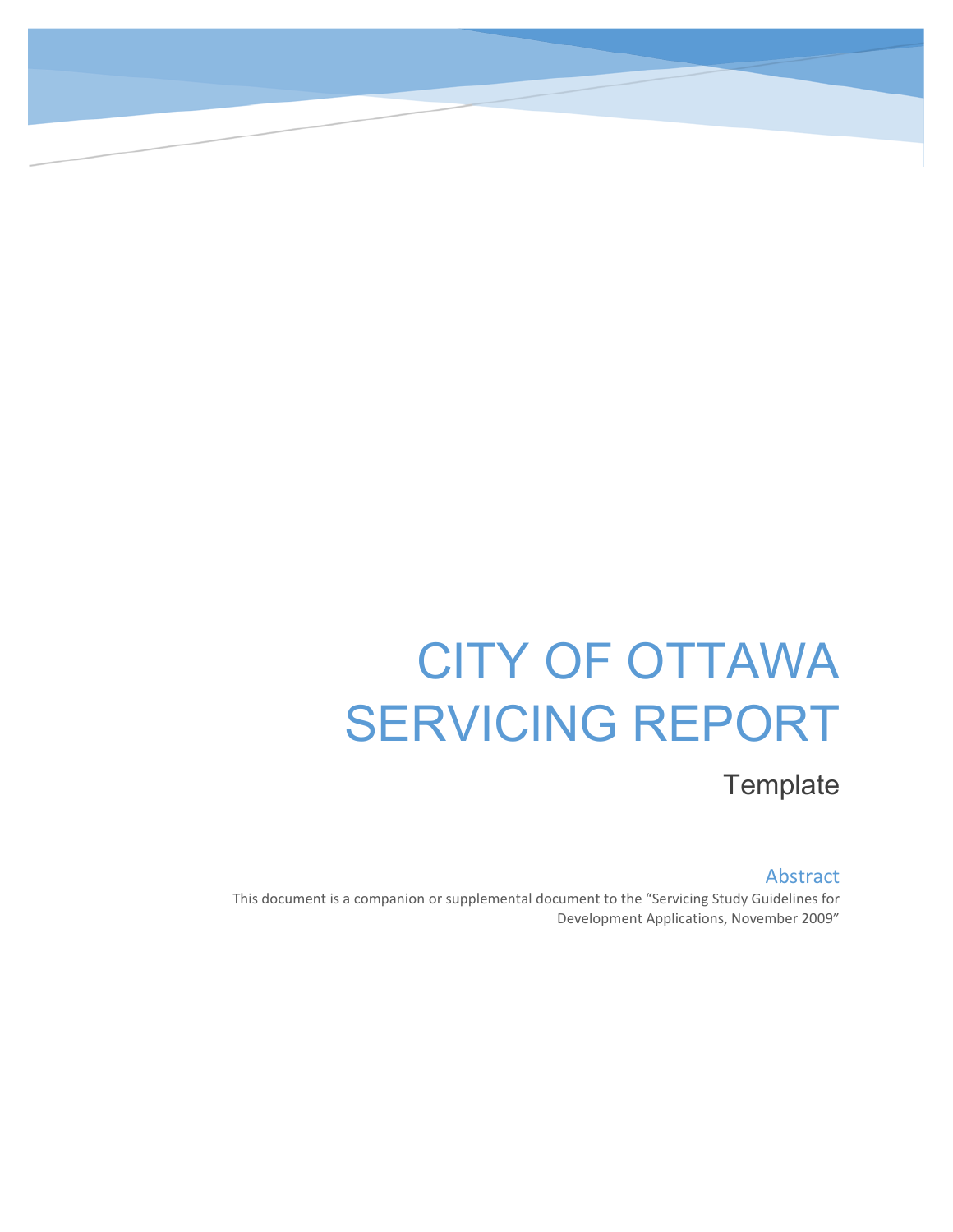#### <span id="page-1-0"></span>**1.0 Introduction**

#### **1.1 Purpose and Use of the Servicing Report Template**

The purpose of this report template is to provide supplemental guidance to the Servicing Study Guidelines November 2009, in the approval of servicing for proposals for development. This template provides guidance with respect to location and presentation of the required information, to provide greater consistency and to streamline approvals. This template is not a prescriptive standard, how and what information presented is at the discretion of the designer. As such, the Designer is responsible to provide sufficient information as required to support the design in accordance with Ottawa and Provincial Design Guidelines.

#### **1.2 Types of Development Applications**

While the focus of this template is detailed design for subdivision development, the template could be customized to apply to a site plan control Servicing Brief as well.

#### **1.3 Organization of the Document**

The document is organised as a servicing report with headings and descriptions of the type of content require in each section.

#### **1.4 Roles and Responsibilities**

The Project Designer or Consulting Engineer is responsible for

- The engineering design of the project, within the client and public interest.
- Providing a design that conforms to current City of Ottawa Design Guidelines and Standards, Provincial Standards, applicable Master Servicing Studies, Environmental Management Plans, and Community Design Plans, and good engineering practice.
- Identify where the above design criteria is undesirable or impracticable and propose design solutions
- Identifies if an approval for sewage works under Section 53 of the Ontario Water Resources Act (OWRA) is required and what type of application it will be (Transfer Review or Direct Submission).
- Identifies regulatory requirements, Class Environmental Assessment (EA) and Environmental Bill of Rights (EBR).
- Consideration of operation, maintenance and constructability in the design, and identification of any related temporary or interim works required for the construction of the project.
- Quality Control/Quality Assurance of engineering submission.
- Reviewing the City comments and addressing the City's concerns

At all times the Designer is responsible for the quality, accuracy and communication of the project design. The designer is to take whatever measures deemed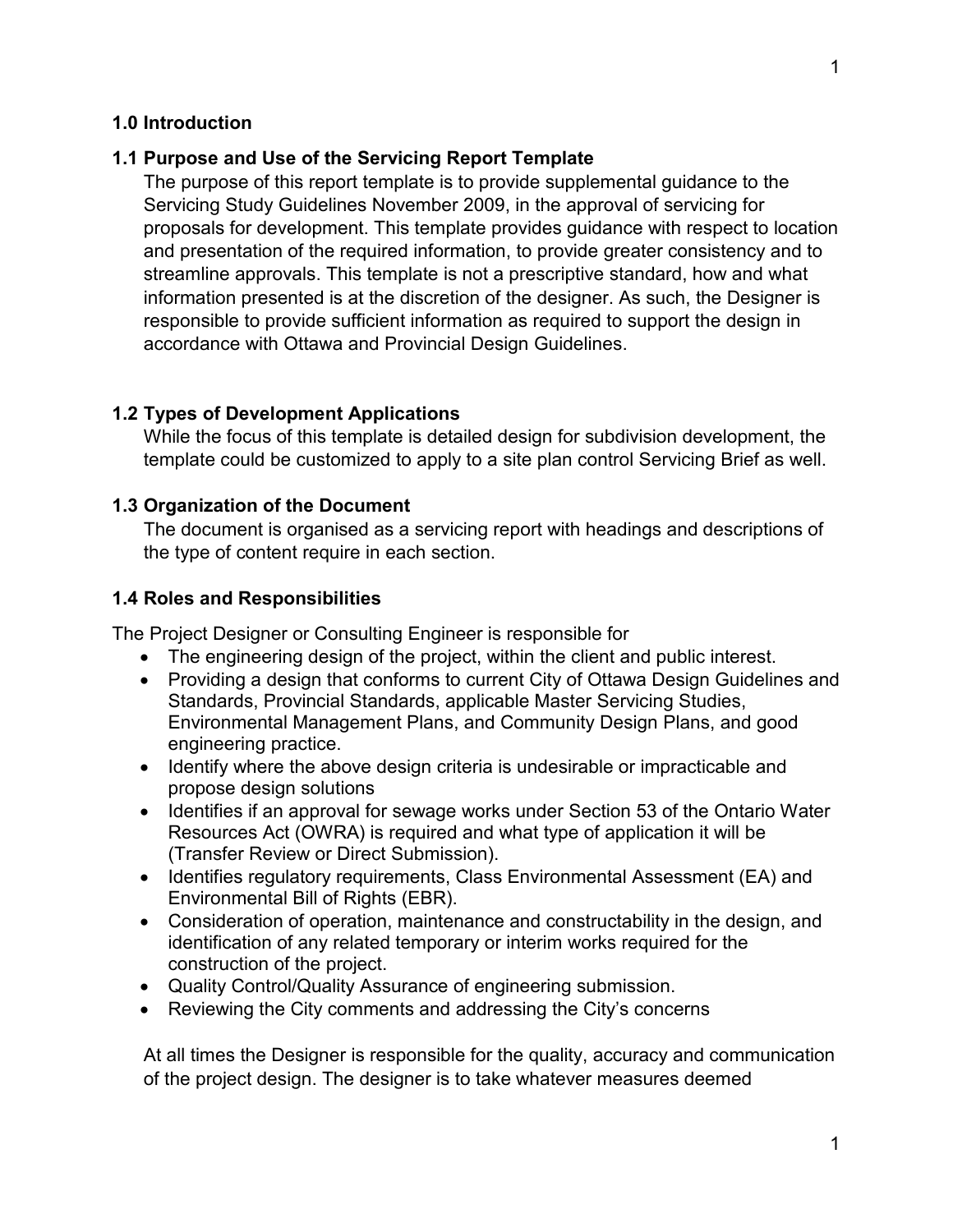necessary to be satisfied with the assumptions made during the design process to achieve the desired design.

The Reviewer (Project Manager/Senior Engineer/Junior Engineer, Engineer-in-training) is responsible for

- Confirming design compliance with current City of Ottawa Design Guidelines and Standards, Provincial Standards and applicable Master Servicing Studies, Environmental Management Plans, and Community Design Plans
- Providing comments that are clear and within established timelines.
- Coordinating and consolidating comments from internal technical stakeholders.
- Identify competing City interests and work with internal stakeholders to resolve conflicting technical comments.
- Work with the Designer to identify solutions to non-compliance issues
- Communication with the Design Engineer regarding the City's engineering concerns

The reviewer is not responsible for quality control/quality assurance of the engineering design or reports. Engineering submissions will be returned to the applicant if found to be absent of QA/QC.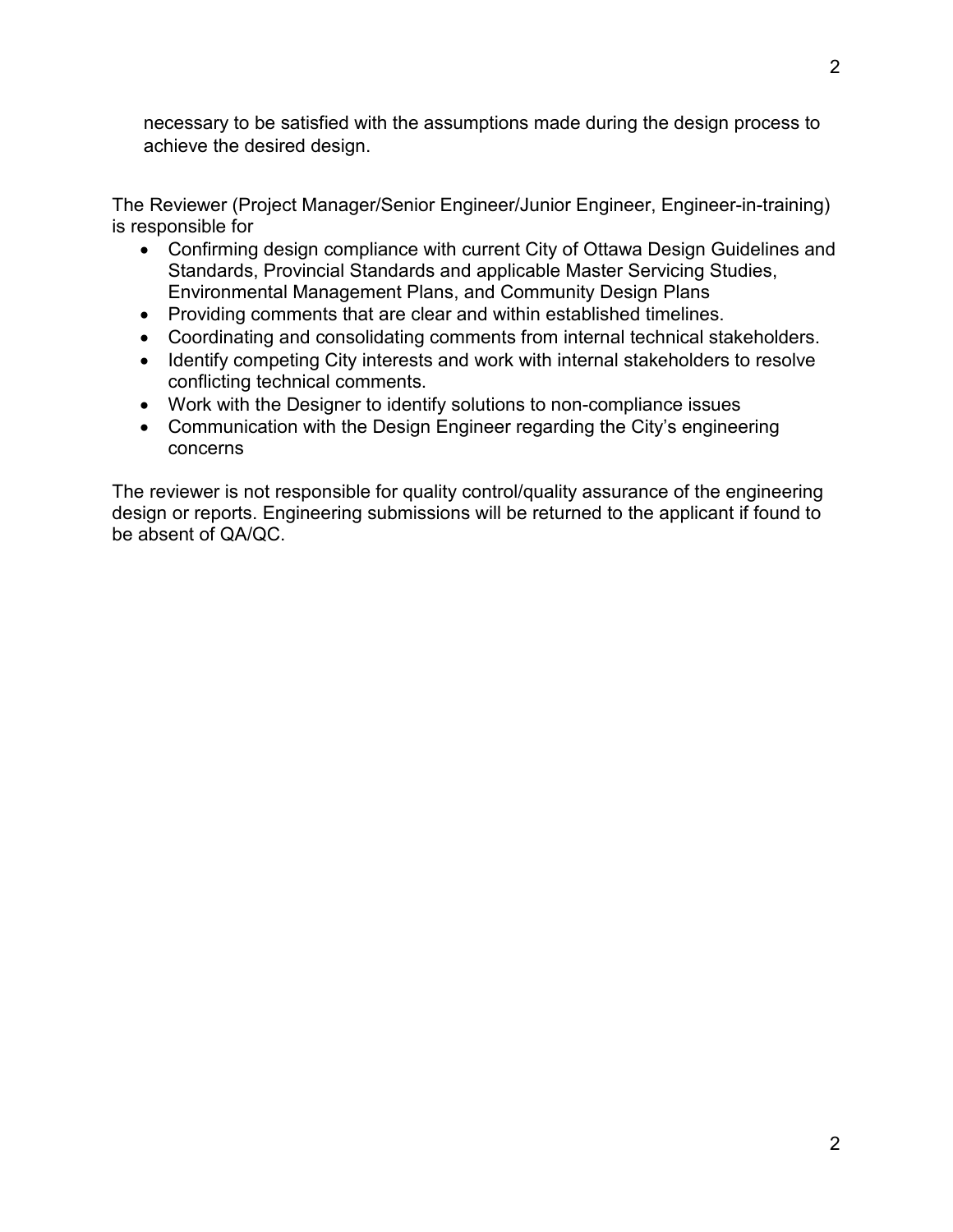*Title of Report Project Name Project Address Date*

*Revised Date*

*Prepared for:* 

*Developer/Owner's Name*

*Prepared by: Engineering Firm Name City of Ottawa File Number (D07-16-XX-XXXX)*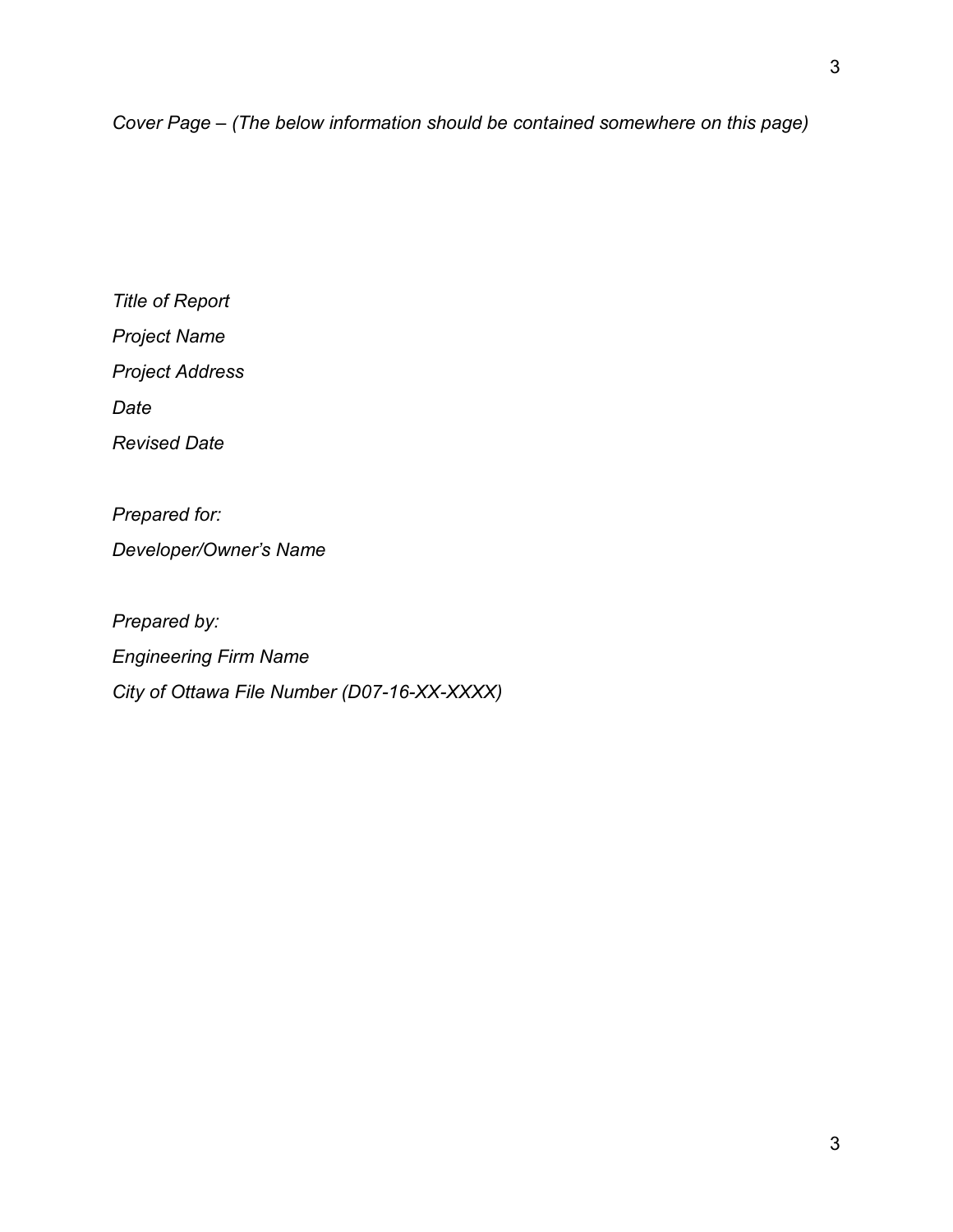## Table of Contents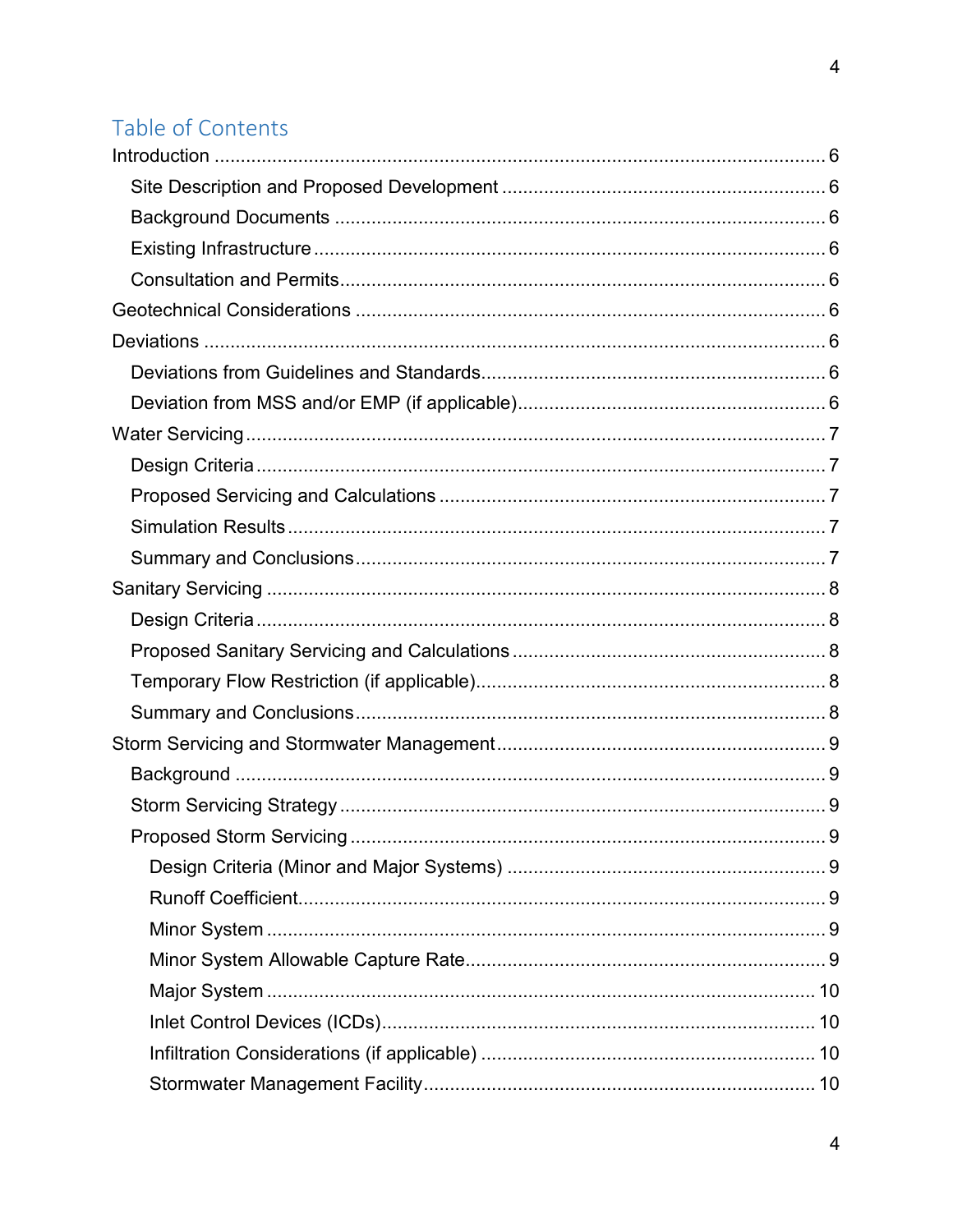List of Tables **List of Figures List of Appendices** List of Drawings

 $\overline{5}$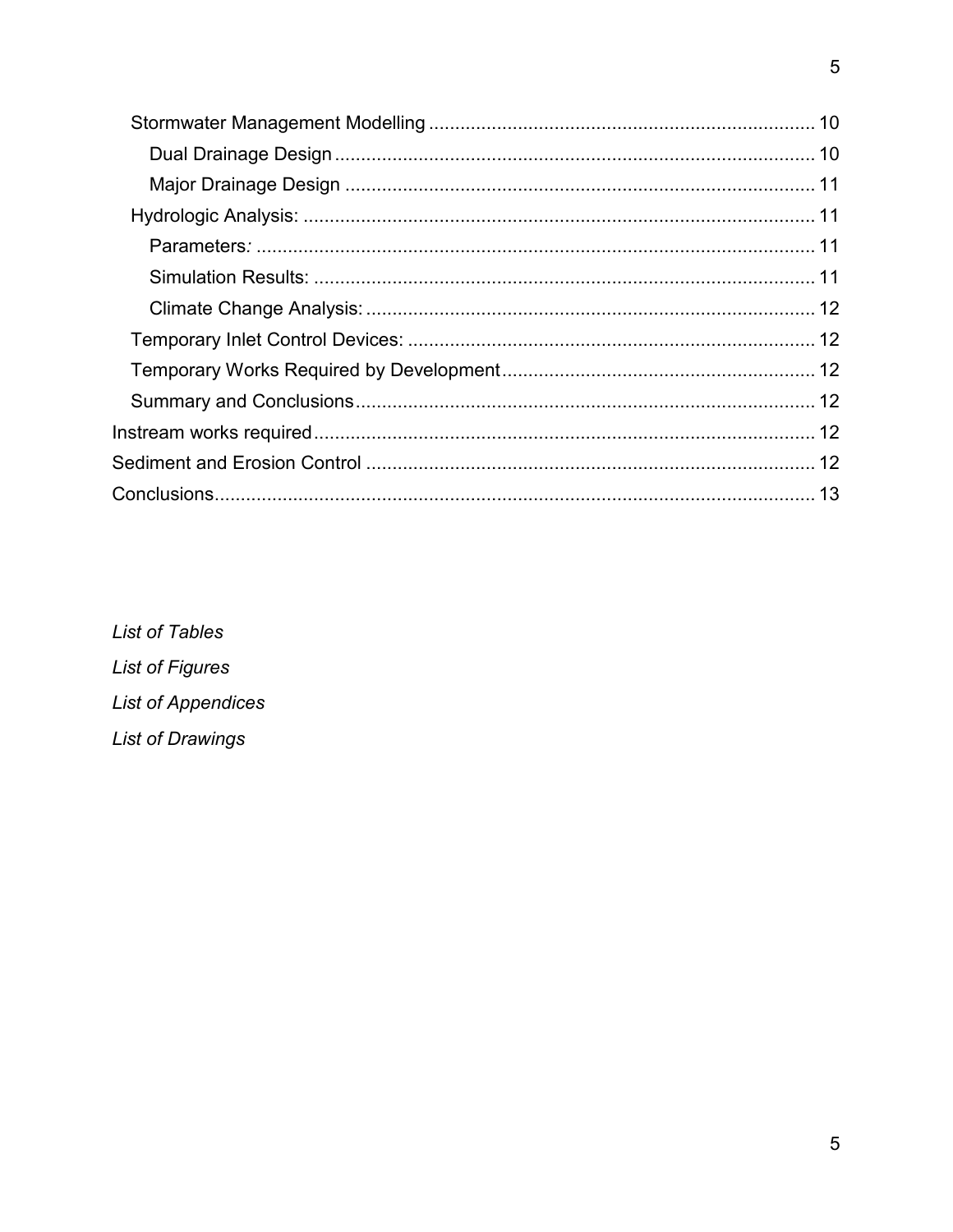## **Introduction**

The report should present the project; initially providing planning context and scale of development (number of units / expected population) and proceed into an engineering overview discussing the surrounding developments and connections. Location figure should be located in this section.

#### <span id="page-6-0"></span>Site Description and Proposed Development

- Discuss the existing topography and location of the site. Describe the proposal development

#### <span id="page-6-1"></span>Background Documents

- Discuss any other previous relevant studies including the Master Servicing Study and/or Environmental Management Plan and/or Infrastructure Master Plan and/or Subwatershed Study and/or Official Plan,

#### <span id="page-6-2"></span>Existing Infrastructure

- Describe the existing system connection points.

#### <span id="page-6-3"></span>Consultation and Permits

- Provide a summary indicating which agencies consulted in the preparation of this report. (transcripts/minutes/emails to be included in an appendix)
- Provide a list of permits required
- Reference the Development Servicing Study Checklist in the appendix.

#### <span id="page-6-4"></span>Geotechnical Considerations

- Reference the current version of the geotechnical report

#### <span id="page-6-5"></span>**Deviations**

#### <span id="page-6-6"></span>Deviations from Guidelines and Standards

- This section can either be here or included in the appropriate servicing section below.
- Deviations to the requirements of the City and Provincial Guidelines and Standards should be listed
- Rationale for deviation clearly explained.
- If applicable, copies of the exception requests sent in parallel to the report and copied to an appendix

#### <span id="page-6-7"></span>Deviation from MSS and/or EMP (if applicable)

- This section can either be located here or included in the appropriate servicing section below
- Request and rationale for deviation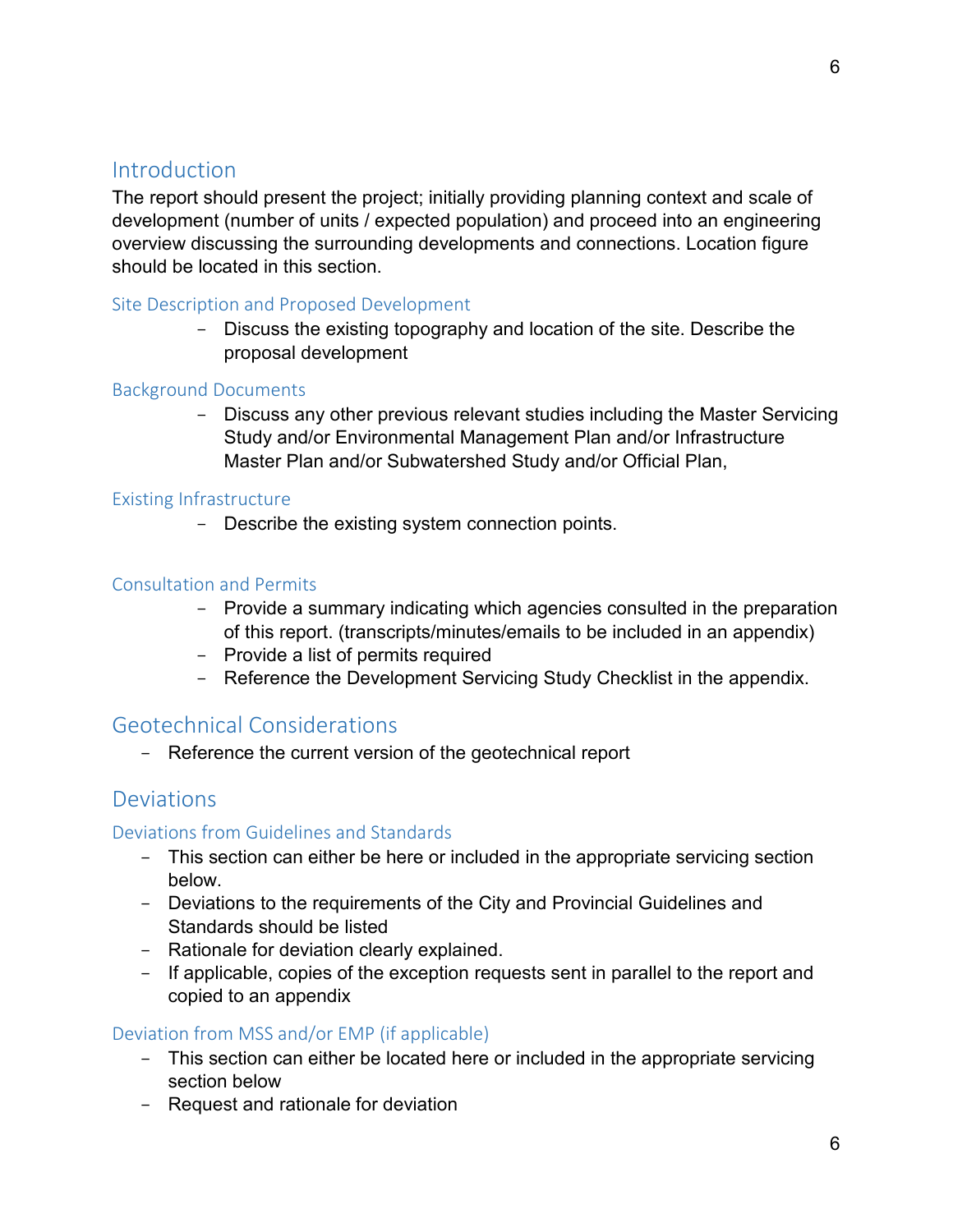## <span id="page-7-0"></span>Water Servicing

#### <span id="page-7-1"></span>Design Criteria

- State the criteria followed for the design. This section should include a description of the following:
	- Unit densities and consumption rates
	- Required fire flow rate
	- System pressures
	- Watermain sizing and roughness coefficients
	- Hydraulic models

#### <span id="page-7-2"></span>Proposed Servicing and Calculations

- For each phase of development covered by the report, describe the looped network proposed for the subdivision or the internal routing of the watermain. Sizes and lengths should be documented.
- For each phase of development that is covered by the report, state the maximum anticipated water demands from the zoning applied, or proposed development
- Provide FUS calculations for the design fire

#### <span id="page-7-3"></span>Simulation Results

For each phase of development covered by the report, provide the following:

- Peak Hour Demand: Full analysis showing the system response to the demand and that the lower threshold is not reached
- Maximum Day Demand plus Fire Flow: Full analysis showing the system response to the demand and that the lower threshold is not reachedincluding graph/s
- High Pressure Check: Full analysis showing the system response to the demand and whether or not the upper threshold is reached

Provide figures showing proposed network nodes colour-coded or labeled according to pressures for each of the three above conditions.

A water age analysis may be required to support an interim phase(s) of development or as required as per section 4.1.2 Water Quality Related Design Requirements – Ottawa Water Design Guidelines.

#### <span id="page-7-4"></span>Summary and Conclusions

- Summarize the proposed design. Confirm the expanded system will not have problematic impacts from the proposed development. .
- Provide figure showing proposed network with watermains identified according to diameter
- Specific properties that will require pressure reducing valves are to be identified on the servicing plan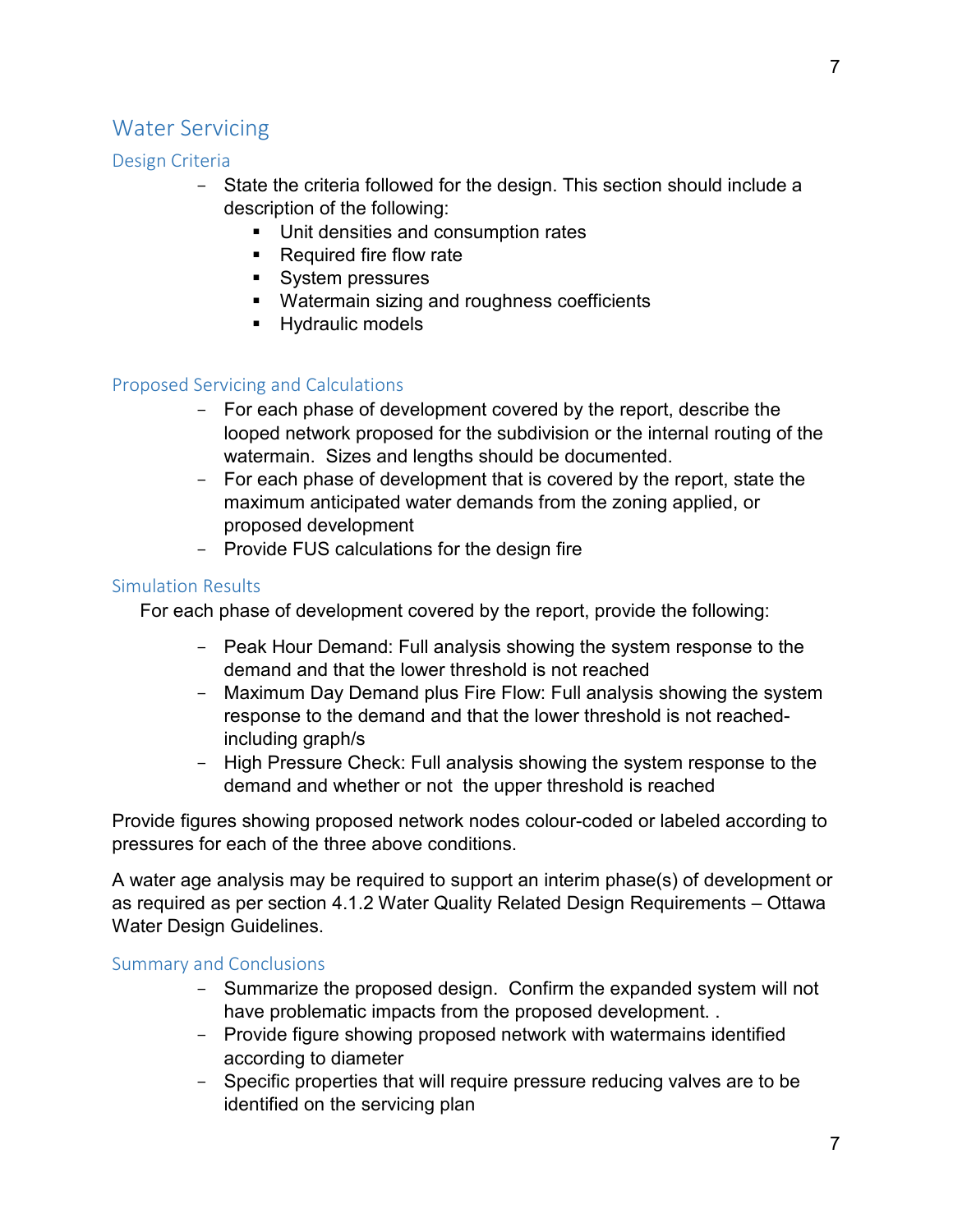- The full Boundary Conditions response from the City should be included in the appendix.

## <span id="page-8-0"></span>Sanitary Servicing

#### <span id="page-8-1"></span>Design Criteria

- Provide design flows based on proposed uses.
- Provide population densities assigned to residential units.
- Specify minimum and maximum pipe velocities and minimum allowable pipe slope.
- Confirm level of service objectives as specified in Section 4 of the City's Design Guidelines.

#### <span id="page-8-2"></span>Proposed Sanitary Servicing and Calculations

- Provide sewer design spreadsheets using the City of Ottawa Design Criteria. Hydraulic models may be used in complex situations and in the assessment of sanitary sewer overflows.
- Provide tables and discussion of demands on the system and the HGL results
- Provide confirmation of available capacity for the proposed development in the of downstream sewer system
- Describe the proposed servicing plan for the subject site. The summary should include a description of sewer alignments, proposed pipe sizes and location(s) of sewer outlet.

#### <span id="page-8-3"></span>Temporary Flow Restriction (if applicable)

- Discussion of temporary orifice flow controls as per Section 6.7 Ottawa Sewer Design Guidelines.

#### <span id="page-8-4"></span>Summary and Conclusions

- Summarize the analysis performed, and confirm that the proposed design meets the sewer design guidelines and municipal standards
- Provide figure showing proposed sewer layout and pipe diameters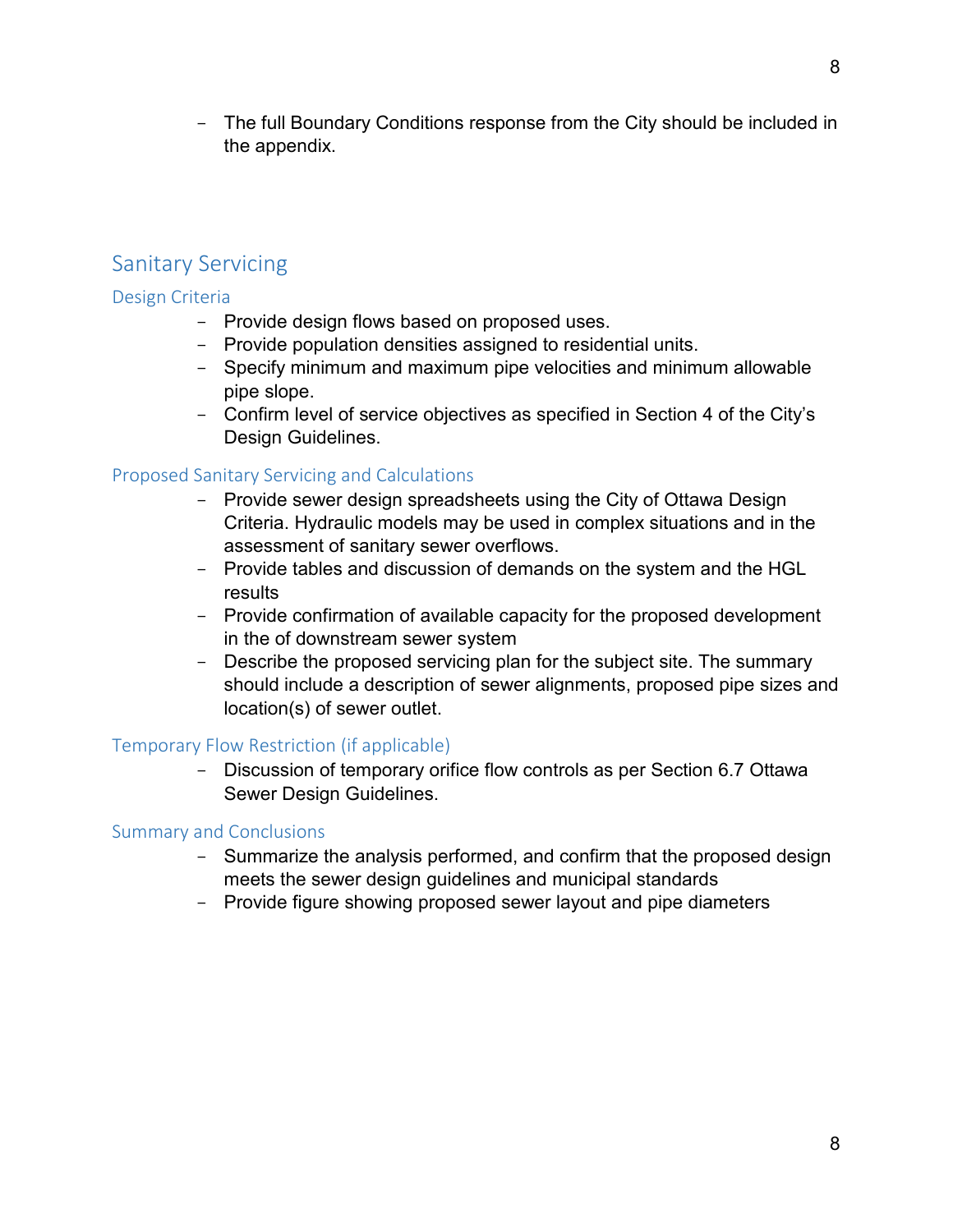## <span id="page-9-0"></span>Storm Servicing and Stormwater Management

#### <span id="page-9-1"></span>**Background**

- Describe existing drainage patterns for the site and the existing storm network adjacent to site
- MSS, EMP, and/or Subwatershed study and approved changes or amendments
- level of service restrictions
- flooding history (if appropriate)
- receiving waterbody
- Municipal Drain (if applicable)

#### <span id="page-9-2"></span>Storm Servicing Strategy

- Discussion of how the overall stormwater management system functions, how it fits into the surroundings, external drainage areas, anything unusual about the design.

#### <span id="page-9-3"></span>Proposed Storm Servicing

#### <span id="page-9-4"></span>Design Criteria (Minor and Major Systems)

- Quantity, Quality, and erosion/volume control (with reference)
- If an Oil Grit Separation is proposed, the Particle Size Distribution (PSD) is required; it should correspond to local soil conditions based on geotechnical investigations.
- Design storms, historical storms and IDF curves
- Discussion of pipes, inlets, controls (typically, but not exclusively ICDs), LID measures and stormwater pond(s), instream works, if required.

#### <span id="page-9-5"></span>Runoff Coefficient

- Provide tables and discussion with supporting calculations

#### <span id="page-9-6"></span>Minor System

- Description of the minor system
- Identify and discuss all partially and totally submerged storm sewers in the report. Any significant changes from the MSS must be justified.
- Confirm that sufficient cover (frost protection) is provided everywhere.
- The maximum HGL as well as the USF elevations should be shown on the Plan and Profiles and documented in the main body of the report.
- Consideration of hydraulic losses due to bends, junctions, and pipe transitions should be demonstrated.

#### <span id="page-9-7"></span>Minor System Allowable Capture Rate

- Tables and discussion
- Overland drainage information (e.g. depth of flow, velocity and spill over to next segment)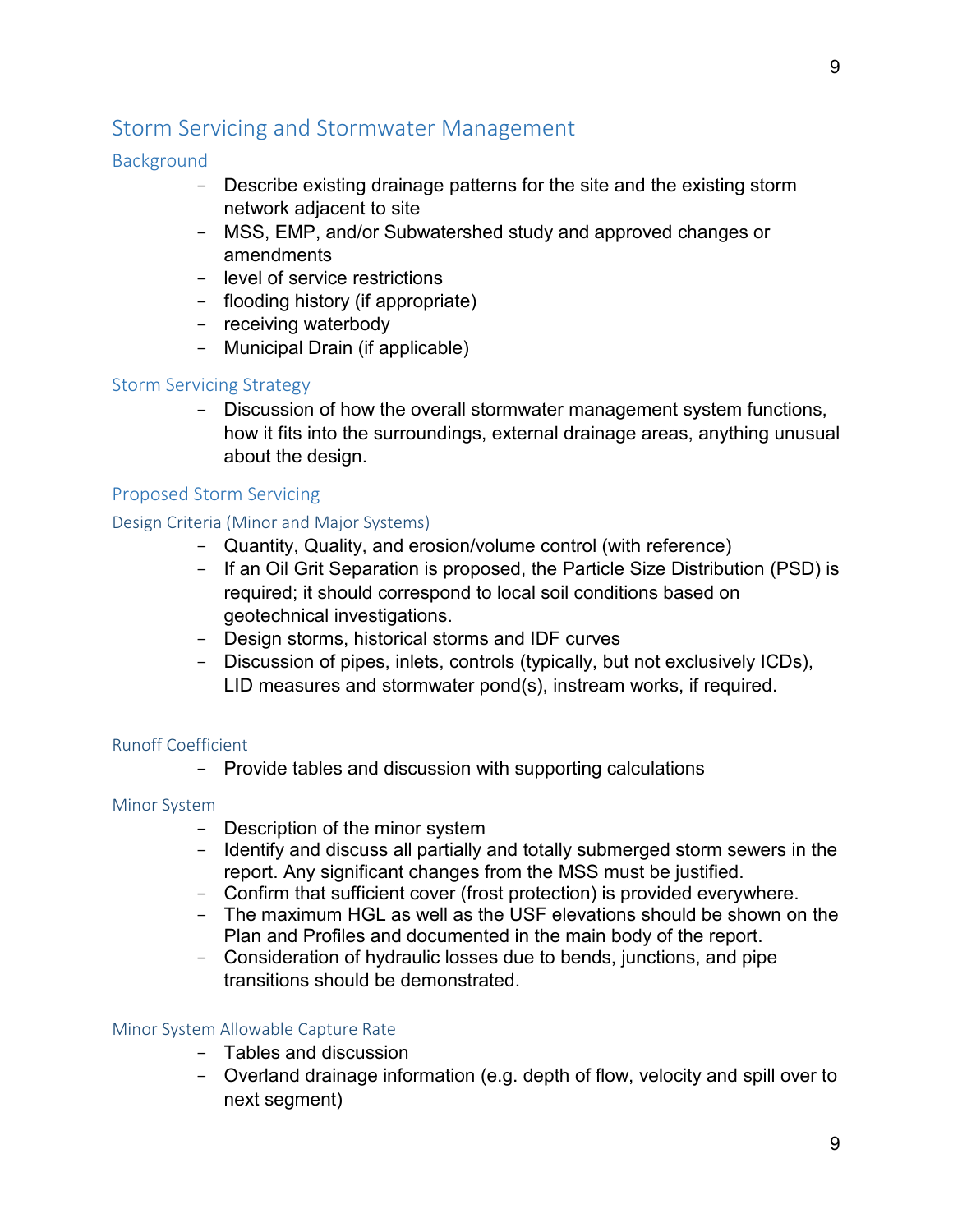- Proposed inlet capture rates. Provide supporting documentation regarding the inlet rating curves used in the model (CB capacity, ICD/lead pipe flow restriction).

#### <span id="page-10-0"></span>Major System

- A description of the major system should be included in this section. Information such as the outlet, cascading flows, ditch flow, etc, should be included. Identify rear yard systems, not modeled. The report must demonstrate that the proposed design complies with the requirements indicated in the OSDG and subsequent Technical Bulletins.

#### <span id="page-10-1"></span>Inlet Control Devices (ICDs)

- Tables should be included showing the approach flow, the capture flow and the associated depth of water and storage used.

#### <span id="page-10-2"></span>Infiltration Considerations (if applicable)

- The determination of groundwater levels and gradients is to conform to the City's Hydrogeological and Terrain Analysis Guidelines.
- Designs that involve infiltration are to conform to the City's Hydrogeological and Terrain Analysis Guidelines.

#### <span id="page-10-3"></span>Stormwater Management Facility

- Discuss how the proposed design complies with the MOE Stormwater Management Planning and Design Manual (e.g. storage volume, slopes, depth), and if applicable, clearly documents any deviations
- A description of the emergency overflow structure should be provided
- Design details/shape in accordance with the full intention of the Stormwater Management Facility Guidelines (Draft) and brief calculations on settling velocity and depth and quality control- full calculations can be placed in an appendix.
- In all cases where SWM ponds or LIDs are proposed, the City's Hydrogeological and Terrain Analysis Guidelines are to be followed.
- The need for a liner should be discussed in the report based on the existing geotechnical and hydrogeological conditions.

#### <span id="page-10-4"></span>Stormwater Management Modelling

#### <span id="page-10-5"></span>Dual Drainage Design

- Discussion, with rationale, of the application of dual drainage principles to the proposed design
- Flow from adjacent developments, level of detail of modeling and assumptions of adjacent communities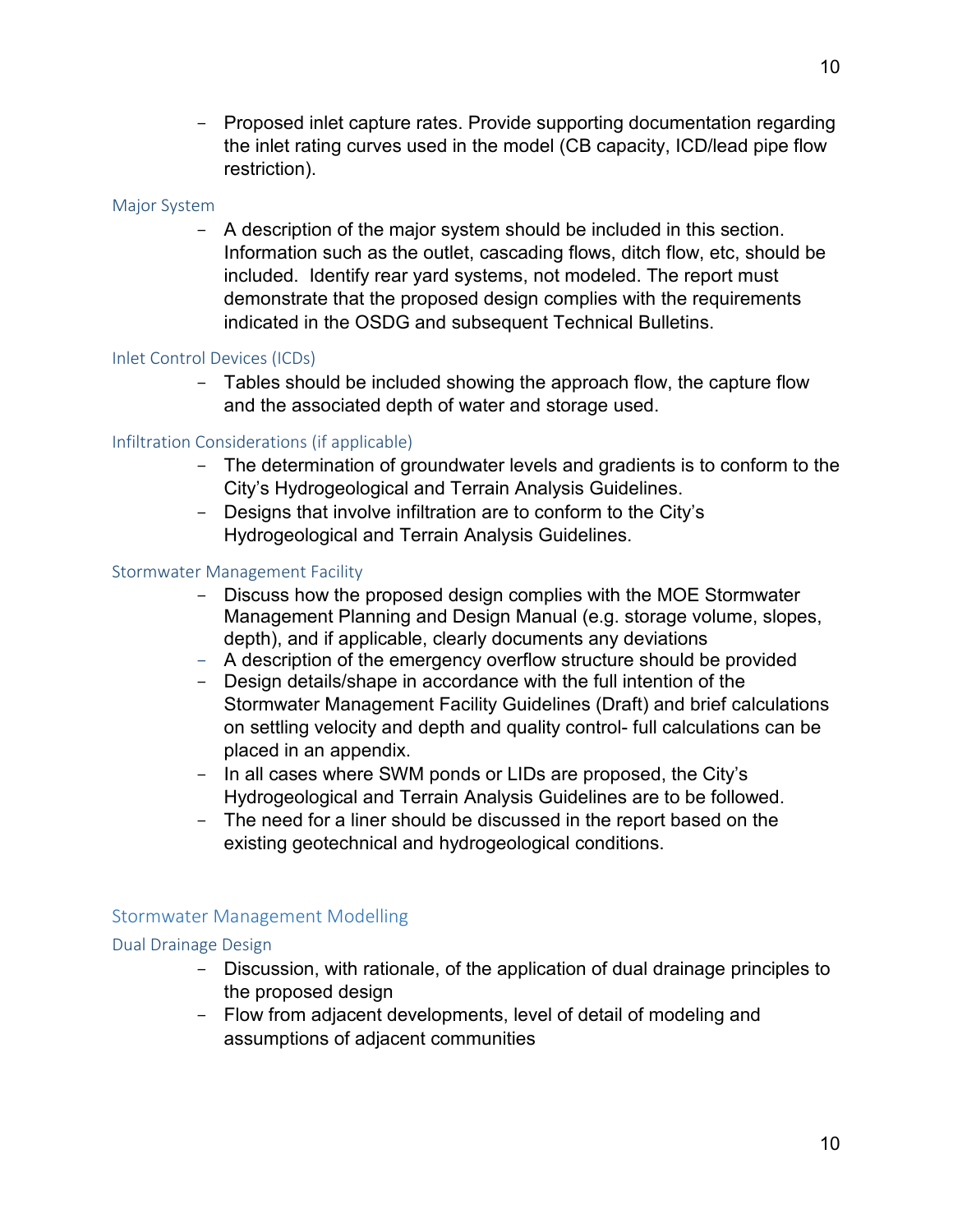#### <span id="page-11-0"></span>Major Drainage Design

- Explanation of flow routes and calculation of overland flow routes, in accordance with the design requirements of the Sewer Design Guidelines
- Show the major system flow paths and the extent of ponding for the 100-yr 3-hr Chicago storm and identify the stress test (static + dynamic) elevations.
- Description of the typical ROW cross section used for the major system calculation.

#### <span id="page-11-1"></span>Hydrologic Analysis:

- This section deals with the methodology used to undertake the hydrologic analysis. The model(s) used must be clearly described as the methodology. A detailed schematic must be provided so that the model output can be easily followed. Drainage area plans do not count as model schematics. If the software used is not standard software used by the city, further information will need to be provided in the appendix to make sure that it will provide satisfactory results. As per Section 3.5.4, the designer is to confirm choice of model prior to modeling the system. .
- Provide a description of the downstream boundary conditions with supporting documentation.

#### <span id="page-11-2"></span>Parameters *:*

This section outlines all of the hydraulic parameters used in the model. If a parameter is different from a typical value, the reasoning behind the change must be clearly explained. A description of the parameters followed by a tabular summary is required. Typical parameters include:

-Design Storms (distribution, duration and time step)

-Minor system capture

-Area,

-imperviousness, and runoff coefficients

-infiltration method:

- SCS method: Modified Curve Number (CN\*)

- Horton method: Fo, Fc and Dcay

- -Time to Peak
- -Subcatchment Width

-Slope

- Initial Abstraction
- Manning's Coefficient
- -Baseflow (if any)
- Other parameters related to specific software

#### <span id="page-11-3"></span>Simulation Results:

Provide a detailed summary in the main body of the report in the form of tables. The tables should include the static and dynamic depth of flow for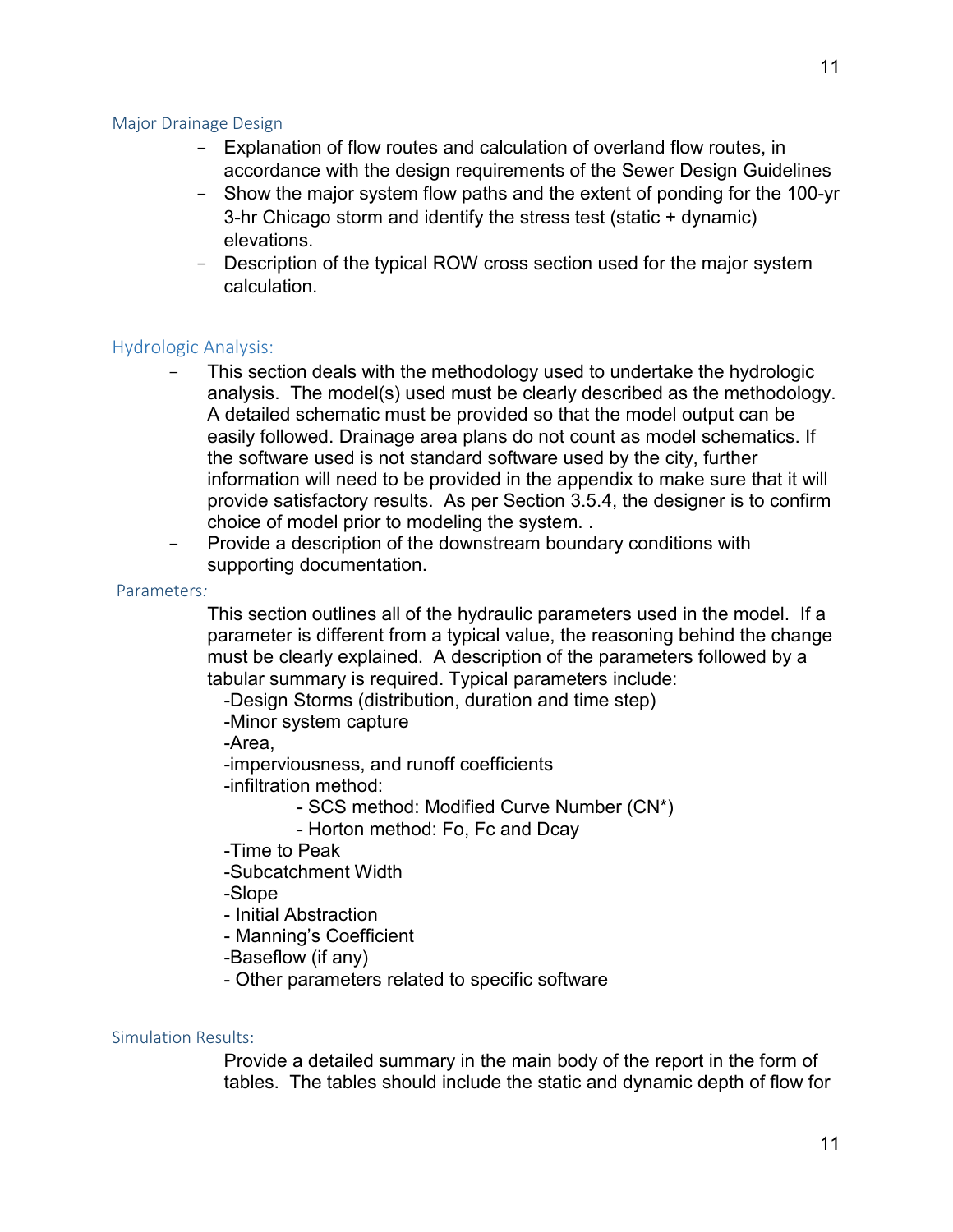each segment. Provide a summary of pre- and post-development conditions flows in tabular format.

#### <span id="page-12-0"></span>Climate Change Analysis:

 $\circ$  This section is required to address the potential impacts of Climate change. The city requests that 100 year IDF curves be increased by 20% and used in the model runs. The modeling results must be presented in tabular form and compared against normal 100 year results. The intent here is to see the impact of a larger storm. This is not to be used for design, however water should not be entering homes with this simulation (i.e. via foundation drains or windows).

#### <span id="page-12-1"></span>Temporary Inlet Control Devices:

This section is to provide design information with respect to temporary ICDs to be used to at the junction with the existing infrastructure.

#### <span id="page-12-2"></span>Temporary Works Required by Development

*Identify any temporary construction works required during site development that could impact boundary conditions, and assumptions used in hydrologic and/or hydraulic modelling. Where appropriate, include model runs representing these interim scenarios and confirm that design criteria are still satisfied. The report is also to indicate whether the temporary works needs to be included in the scope of works requiring approval under the Ontario Water Resources Act and conservation authority regulations.*

#### <span id="page-12-3"></span>Summary and Conclusions

Summarize the analysis performed to confirm that the proposed design complies with the Municipal and Provincial guidelines and standards, and that the proposed design conforms with the applicable MSS.

## <span id="page-12-4"></span>Instream works required

o *Description, design details, fluvial-g and fisheries support*

## <span id="page-12-5"></span>Sediment and Erosion Control

- Sediment and erosion control shall be explicitly detailed and shall be detailed on the drawings
- Methods for control of all phases shall be listed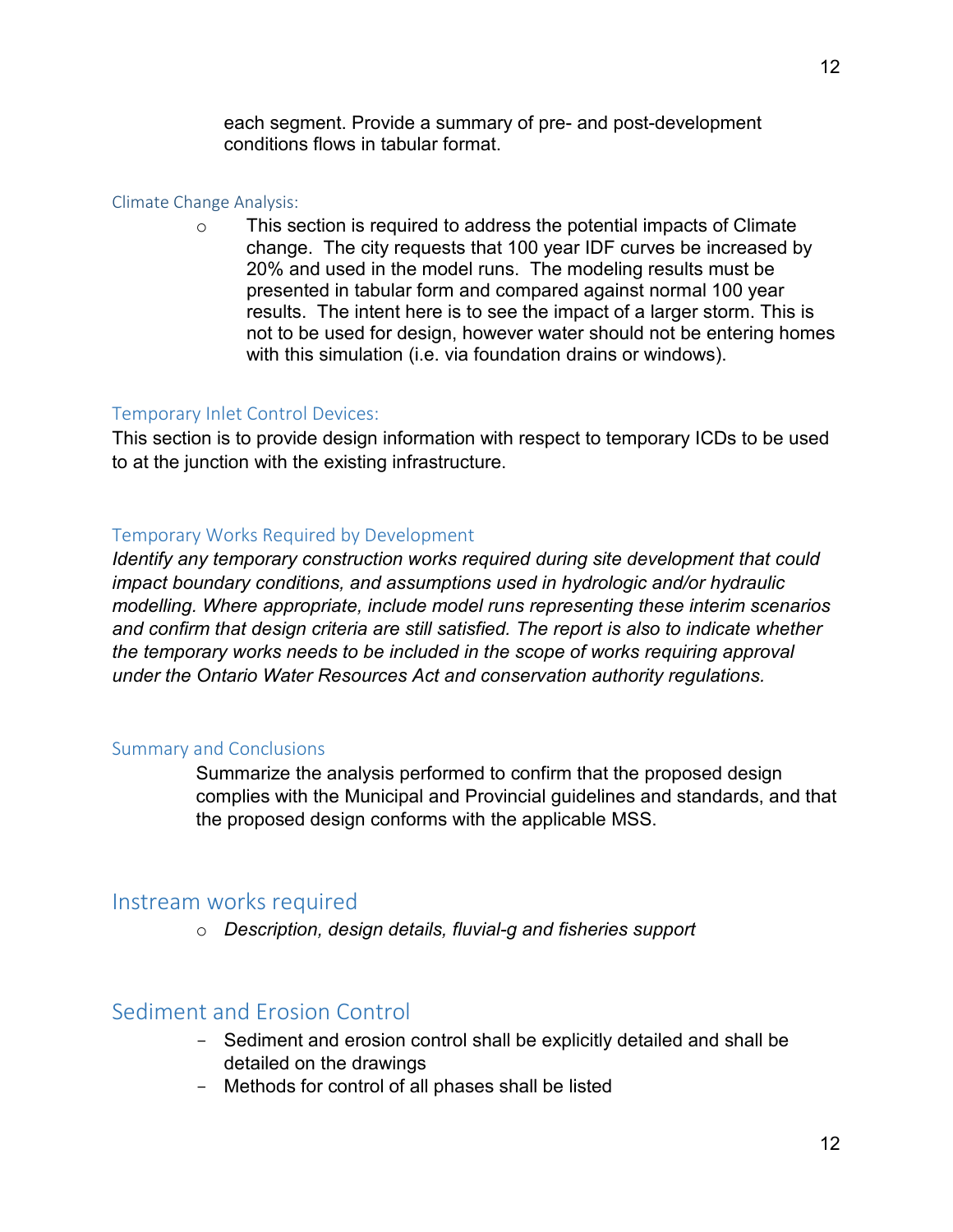## <span id="page-13-0"></span>**Conclusions**

- Briefly describe how the proposed design meets or exceeds applicable City guidelines, and how the designer took into consideration, the information provided by the Geotechnical Engineer, Environmental Consultant or other technical experts that provided information considered in the design.
- Report to be signed and sealed by a licensed Professional Engineer, and signed by the QA/QC Reviewer.

Appendices

- All sections following are on an "as required" basis -
- Correspondence
	- Provide a record of the type of communication, who was present, and what was said and, if necessary, clear indication of who will follow up with whom- if discussions are continuing.
	- Correspondence is required between the applicant and the local MOECC office
	- Stormwater Pond Unit (if applicable)
	- Water Resources Unit (if applicable)
	- Provide a copy of previous comments and responses
- Modelling
	- Provide a list of models provided with a brief description (e.g. rainfall used, d/s boundary conditions).
	- Modelling input and output files should be printed (where practical) and a digital copy of all files (with various storm types & durations and historical storms) should be provided via one of:
		- $\blacksquare$  CD
		- DVD
			- ftp: site
		- /memory stick, etc.)
- Stormwater Calculations